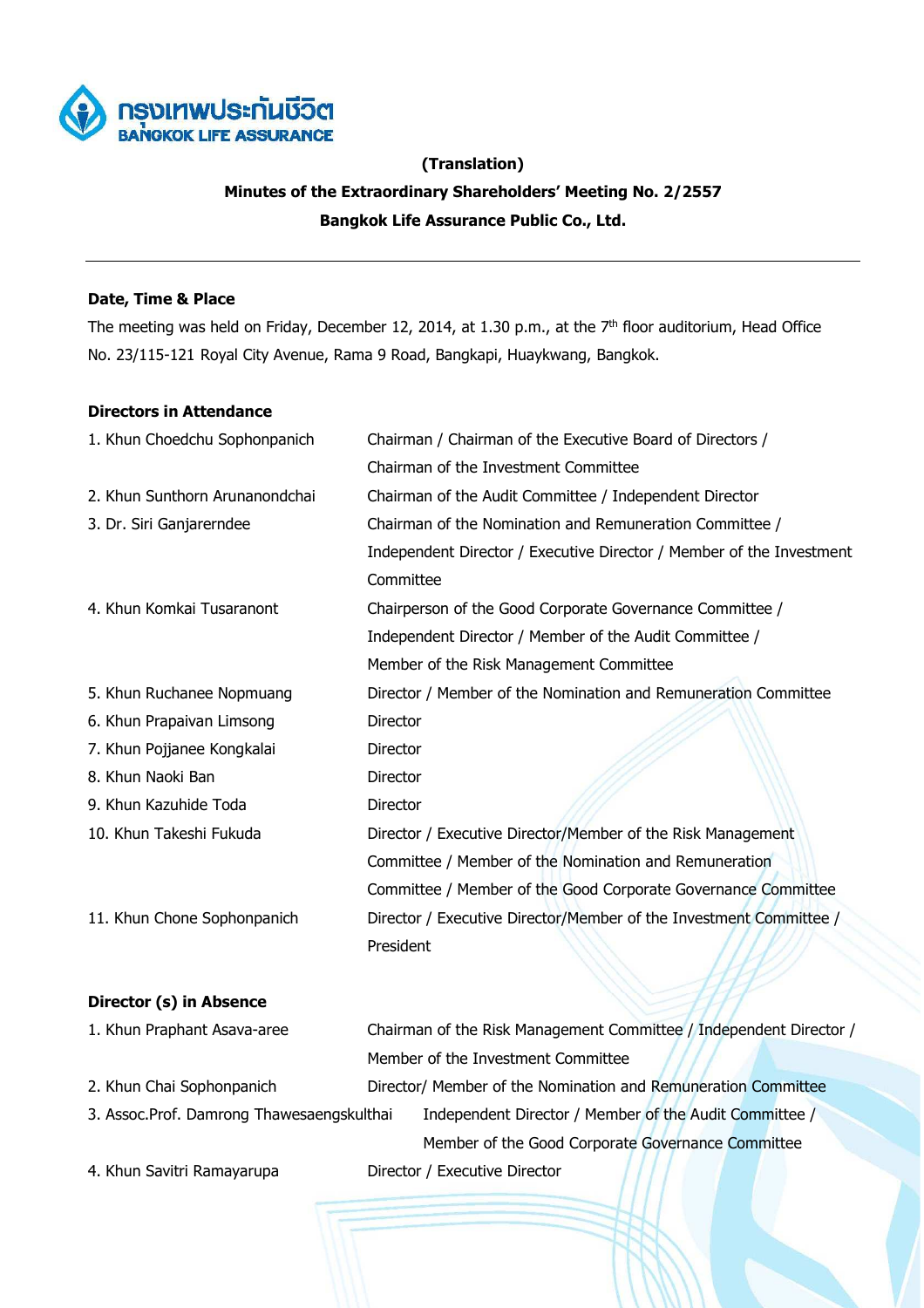

## **Management in Attendance**

| 1. Khun Ruangsak Panyabodegun   | Senior Executive Vice President, Marketing Division    |
|---------------------------------|--------------------------------------------------------|
| 2. Khun Sanor Thampipattanakul  | Senior Executive Vice President, Investment Division   |
|                                 | and Company Secretary                                  |
| 3. Khun Jaruwan Limkhunnadhammo | Senior Vice President, Finance and Accounting Division |
| 4. Khun Oranuch Samranrit       | Vice President, Life Operations Division               |

#### **Observers**

| 1. Khun Lertsak Suthampond | Legal Adviser                                          |  |
|----------------------------|--------------------------------------------------------|--|
|                            | Kanung & Partners Law Offices Co., Ltd.                |  |
| 2. Khun Thippaporn Ounsiri | Right Protection Volunteer, Thai Investors Association |  |

## **The meeting started at 1.30 hrs.**

The Company Secretary explained the voting procedure on each agenda by playing an audio clip with the details as follows:

#### **Voting Procedure**

- 1. The meeting shall consider all agendas, following the order of the agendas presented in the invitation to the meeting. After each agenda is presented, the shareholders will be asked to raise any questions they may have and to cast their vote after. In the event that the shareholders or proxies would like to ask questions or express their opinions, they must raise their hands and state their full name first. Proxies must also state name of the shareholder whom they represent.
- 2. Each shareholder is entitled to one vote per share. If votes on a matter are equal, the Chairman shall have a second or casting vote.
- 3. The shareholders cannot divide their vote or cast partial vote.
- 4. In the event that the shareholders disapprove of an agenda or would like to abstain from voting, please tick 'disapprove' or 'abstain', and the Company's staff will collect the ballots. The Company will deduct such disapproval and abstention from the total eligible votes and assume the rest of the votes as approval of such agenda. If no objection to the result is raised by any shareholder, it shall be deemed that the meeting approves of such agenda.
- 5. The vote result of each agenda will be displayed on the screen for acknowledgement.

Presiding over the meeting, Chairman Choedchu Sophonpanich welcomed all shareholders and summarized number of shareholders who attended the meeting and were entitled to vote as follows:

| Shareholders present in person: | 137 | persons, equal to | 61,788,280    | shares |
|---------------------------------|-----|-------------------|---------------|--------|
| Proxies:                        | 669 | persons, equal to | 945,934,316   | shares |
| Total:                          | 806 | persons, equal to | 1,007,722,596 | shares |

- 2 -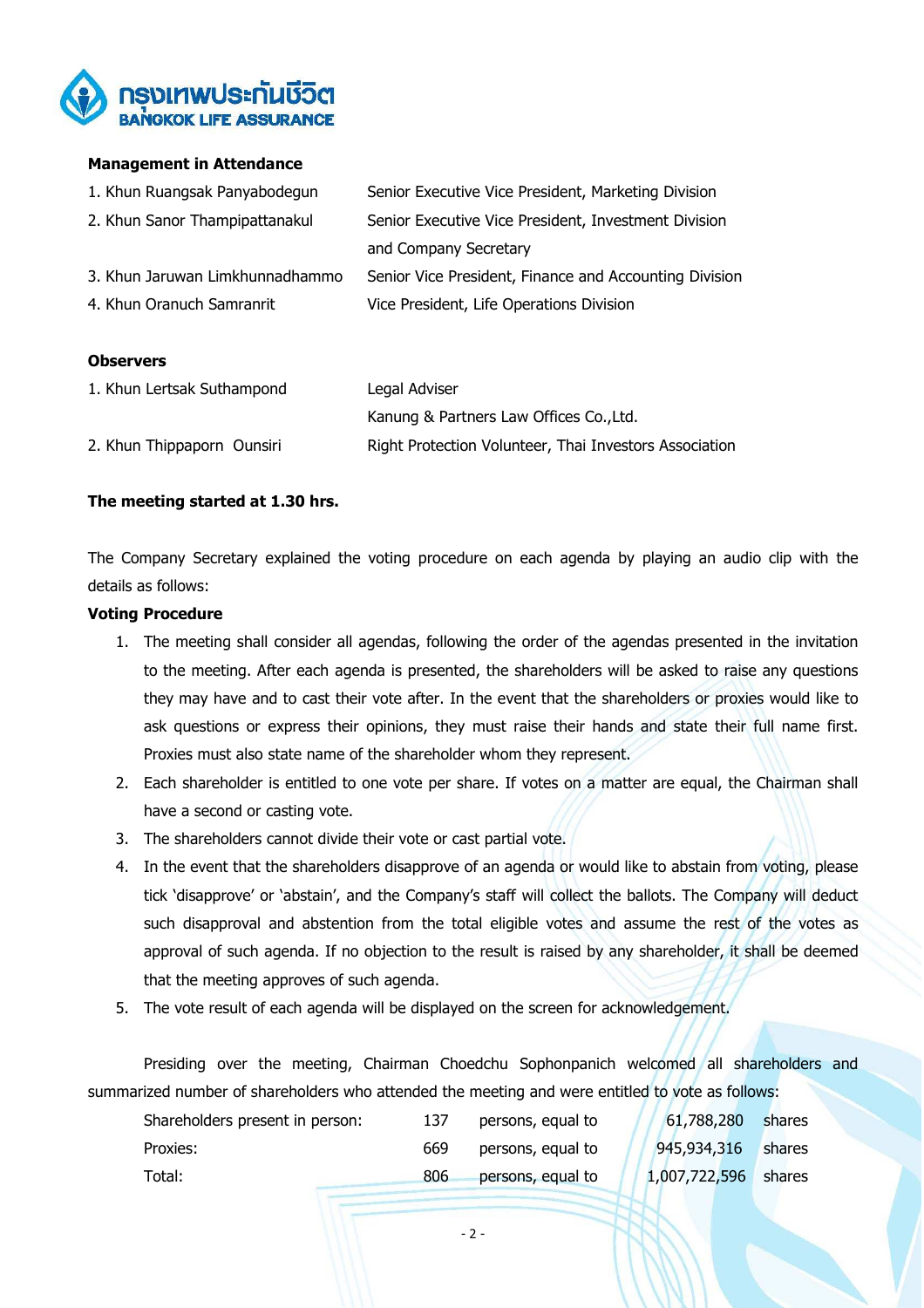

They accounted for 83.0940% of the total shares sold which constituted a quorum, according to the Ariticles of Association. The Chairman then declared the meeting open in order to consider the following agendas:

## **Agenda 1**: **To certify the Minutes of Extraordinary Shareholders' Meeting No. 1/2557**

The Chairman proposed the meeting to certify the minutes of the Extraordinary Shareholders' Meeting No. 1/2557. A copy of which was sent to all shareholders in advance along with the invitation to the meeting.

The Chairman subsequently gave the shareholders an opportunity to ask questions and provide comments. Since no questions were raised, he then proposed the meeting to vote on the resolution to approve the minutes of Extraordinary Shareholders' Meeting No. 1/2557.

**Resolution:** The meeting, by majority votes of shareholders attending the meeting and casting votes, certified the Minutes of the Extraordinary Shareholders' Meeting No. 1/2557 with the following votes:-

| - Approval    |     | 1,053,199,521 votes, equal to | 100.0000%  |
|---------------|-----|-------------------------------|------------|
| - Disapproval | 400 | votes, equal to               | $0.0000\%$ |
| - Abstention  |     | 6,800 votes, equal to         | $0.0000\%$ |
| Total         |     | 1,053,199,921 votes, equal to | 100.0000%  |

## **Agenda 2: To approve the allotment of shares to reserve for stock dividend payment and exercise ESOP warrant as well as to allot the remaining shares from dividend payment**

The Chairman stated that according to the Board of Directors' consideration the following items were proposed for the meeting's consideration:

- 1. To approve reducing shares reserved for warrant exercises by 40,800 shares and adding shares reserved for the stock dividend payment by 40,800 shares. As a result, 485,100,000 shares are supported the dividend payment by means of stock dividend and 2,900,000 shares are reserved for the exercise of Company's warrants.
- 2. To approve the allotment the remaining 2,775,075 shares from the stock dividend payment for approval. 2,775,000 shares will be offered through private placement, according to the notification of the Securities and Exchange Commission No. Tor Jor. 28/2551, Clause 24 at the price of not lower than 90% of the latest closing price prior to the offer and the balance of 75 shares will be offered to Bangkok Life Assurance Public Company Limited Employee Provident Fund at par value.

The Chairman subsequently provided an opportunity for the shareholders to raise questions or give comments which are presented as follows:

Khun Tong-in Sangngam Shareholder What is the reason why the shareholders have not received their stock dividends even though they have already received their cash dividends? When will the Company be able to proceed with the payment?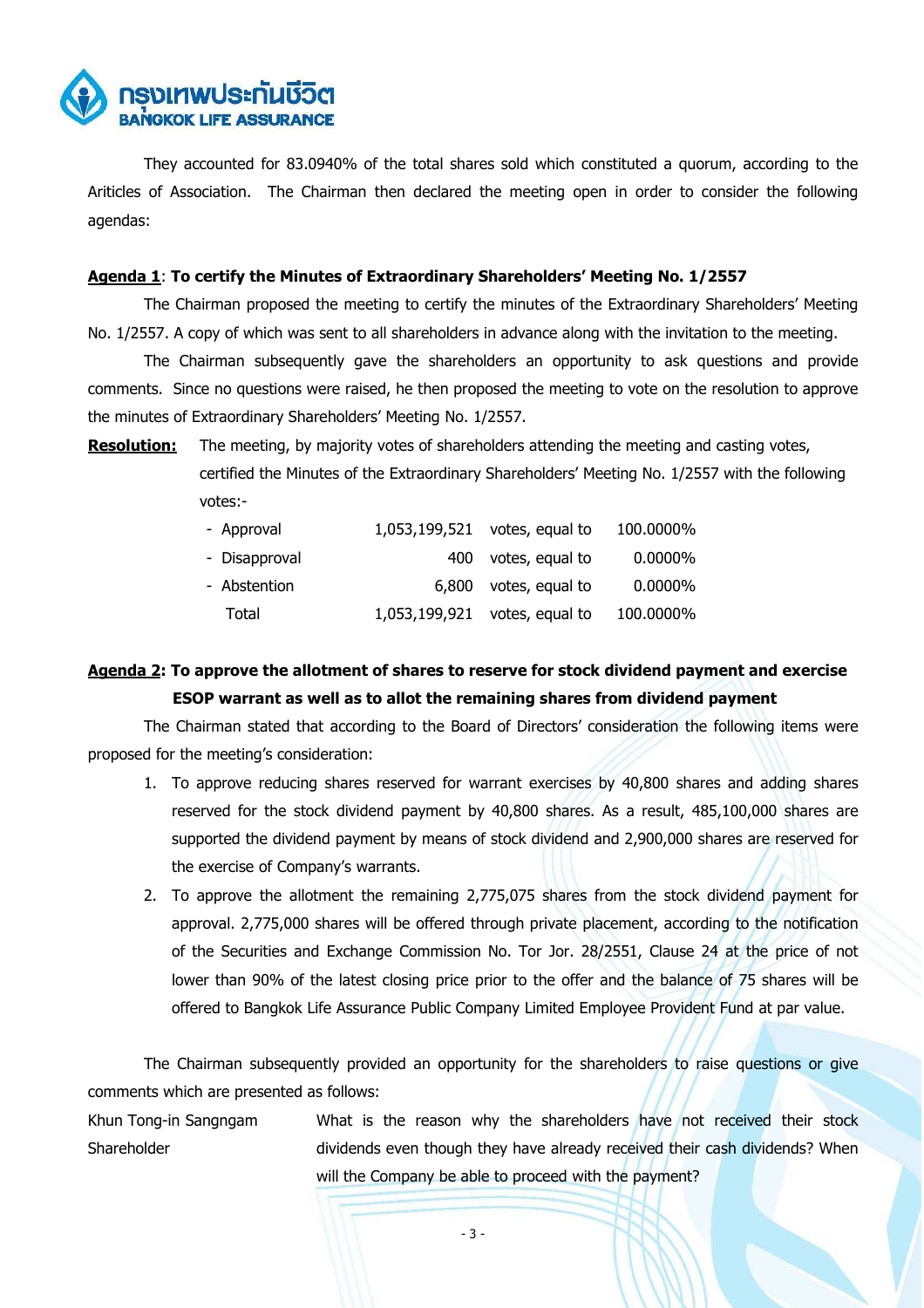

| Khun Chone Sophonpanich    | The circumstances were unforeseeable. Some foreign investors bought a           |  |  |  |
|----------------------------|---------------------------------------------------------------------------------|--|--|--|
| President                  | number of local shares. It was unable to close the register book and transfer   |  |  |  |
|                            | the shares to foreign as the foreign ownership limit had already been reached.  |  |  |  |
|                            | As a result, the stock dividends could not be allotted as doing so would cause  |  |  |  |
|                            | the foreign ownership proportion to exceed the limit stipulated by law. In      |  |  |  |
|                            | addition, the number of disqualified shares from receiving was too large to be  |  |  |  |
|                            | allocated to the Company's Employee Provident Fund. The Company was then        |  |  |  |
|                            | legally obliged to hold a shareholders' meeting in order to consider allotting  |  |  |  |
|                            | the aforementioned shares before proceeding with allotting the stock            |  |  |  |
|                            | dividends.                                                                      |  |  |  |
|                            |                                                                                 |  |  |  |
| Khun Choedchu Sophonpanich | The Company is going to allot and list the stock dividends as soon as possible. |  |  |  |
| Chairman                   | The circumstances were beyond the Company's control. It was unexpected          |  |  |  |
|                            | that there were a large number of shares held by foreigners so it was unable    |  |  |  |
|                            | to close the register book for transferring the dividends.                      |  |  |  |
| Khun Somkiat Promrat       | How will the Company take what happened as a case study and prevent             |  |  |  |
|                            |                                                                                 |  |  |  |
| Shareholder                | similar problems from happening in the future?                                  |  |  |  |
| Khun Choedchu Sophonpanich | In the event when dividends are to be paid in the form of stock in the future,  |  |  |  |
| Chairman                   | the Company will take this experience to better prepare itself. For example, an |  |  |  |
|                            | allotment of the remaining shares may be proposed for the shareholders'         |  |  |  |
|                            | meeting's consideration and approval in advance.                                |  |  |  |

**Resolution:** The Meeting, by not less than three-fourths of shareholders attending the meeting and casting votes, resolved to approve reducing shares reserved for warrant exercises by 40,800 shares and adding shares reserved for the stock dividend payment by 40,800 shares. As a result, 485,100,000 shares are supported the dividend payment by means of stock dividend and 2,900,000 shares are reserved for the exercise of Company's warrants. In addition, the Board proposes to allot the remaining 2,775,075 shares from the stock dividend payment for approval. 2,775,000 shares will be offered through private placement, according to the notification of the Securities and Exchange Commission No. Tor Jor. 28/2551, Clause 24 at the price of not lower than 90% of the latest closing price prior to the offer and the balance of 75 shares will be offered to Bangkok Life Assurance Public Company Limited Employee Provident Fund at par value based on following votes:-

| - Approval    | 1,049,628,830 votes, equal to | 99.6603%  |
|---------------|-------------------------------|-----------|
| - Disapproval | $3,561,891$ votes, equal to   | 0.3382%   |
| - Abstention  | 16,000 votes, equal to        | 0.0015%   |
| Total         | 1,053,206,721 votes, equal to | 100.0000% |